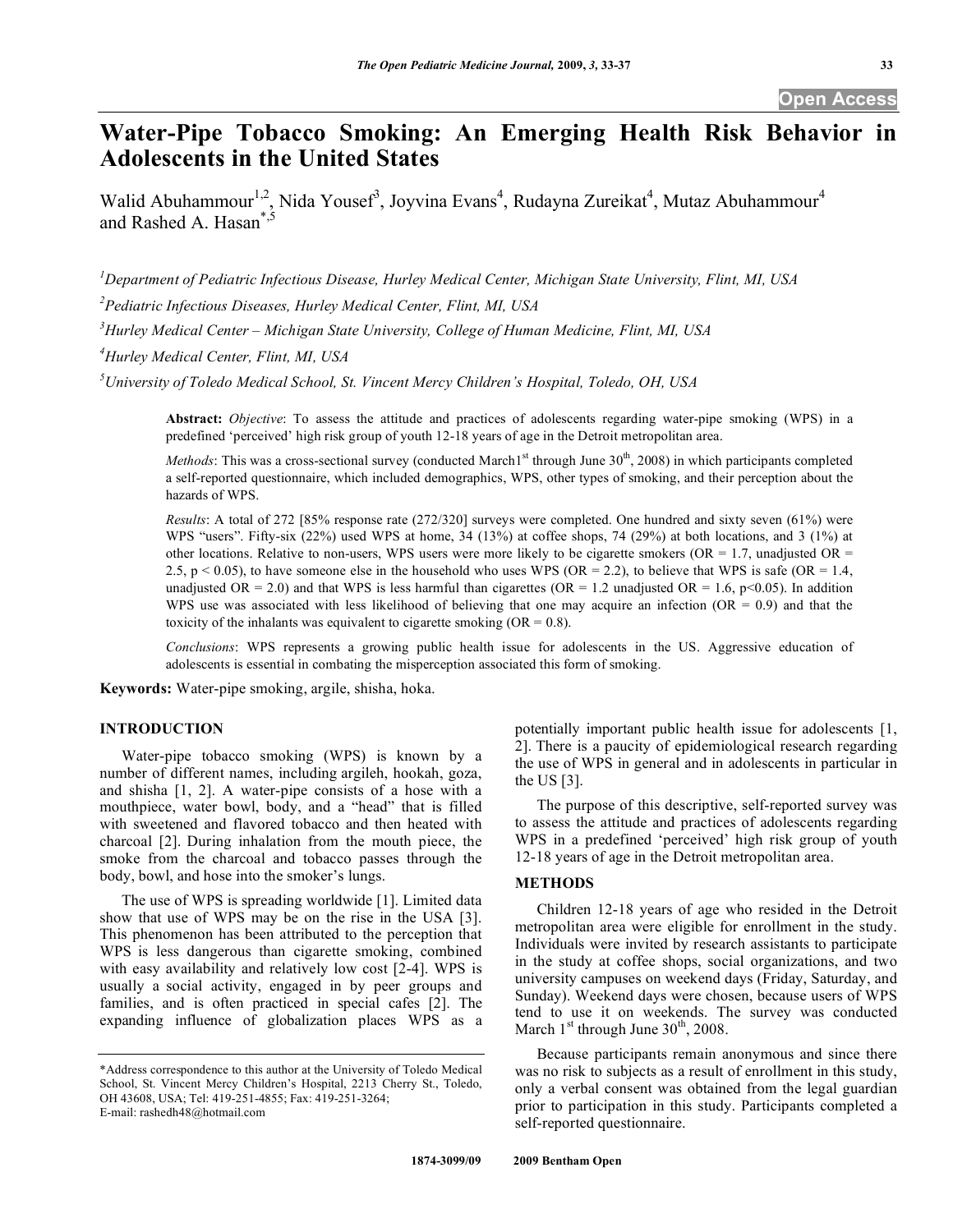#### **Questionnaire**

 The questionnaire consisted of 20 questions, some open ended and some multiple choice, aimed at collecting data on the individuals' demographic characteristics and their smoking behavior with regard to WPS. The following data were collected pertaining to each individual: age, sex, place of family residence, WPS pattern of the individual and his or her family members, other types of smoking, and the individual's perception regarding the hazards of WPS.

 Each individual's smoking status was classified according the World Health Organization criteria [5]:

- Daily smokers, defined as individuals who at the time of the survey used WPS daily; these individuals were considered current "users" for the purpose of this study
- Occasional smokers, individuals who smoked waterpipes, but less than once a day
- Former smokers, individuals who smoked daily for at least six months, but did not smoke at the time of the survey
- Never smokers, individuals who had never used WPS and they were considered "non-users" for the purpose of this study

# **Statistical Analyses**

 Logistic regression was used to compare the two groups (current users and non-users). Covariates included age, gender, other forms of tobacco smoking, and perceptions related to harmful effects of WPS. Bivariate logistic analyses were conducted as a first step, after which age, gender, and ethnicity were forced into a multivariate logistic model. All variables that were statistically significant ( $p < 0.05$ ) in bivariate analyses were then entered as a block and nonsignificant variables were removed using backward elimination to arrive at a final model. Odds ratios (ORs), adjusted and unadjusted (crude), and 95% confidence intervals (95% CI) were reported for variables in the final model. All statistical analyses were conducted using SAS version 9.1 (SAS Institute, Cary, NC, USA).

# **RESULTS**

 A total of 272 [85% response rate (272/320)] surveys were completed. Participants had a mean age of  $16.2 \pm 1.4$ years. There was no statistically significant difference between the non-responders and responders with regard to age and ethnic background. Table **1** describes the main clinical characteristics of participants. Overall 61% used WPS daily and were current "users", 31% were "non-users", 4% were occasional users, and 3.5% were former users. Seventy-three percent of "users" were boys and 27% were girls. Seventy one percent of Arab-American youth were users, whereas only 40% of Caucasians were current users of WPS.

 Water-pipe tobacco smoking users (Table **2**) were statistically older  $(16.1 \pm 1.3 \text{ vs } 16.7 \pm 1.2 \text{ years}, p \le 0.05)$ . Fifty-six (20%) used WPS at home, 34 (12.5%) at coffee shops, 74  $(27.2%)$  at both locations, and 3  $(1%)$  at other locations.

#### **Table 1. Demographics and Tobacoo Use Characteristics of**  the Study Group  $(n = 272)$

| Characteristic                           | % of Sample |  |
|------------------------------------------|-------------|--|
| Gender                                   |             |  |
| Male                                     | 73          |  |
| Female                                   | 27          |  |
| Race/ethnicity                           |             |  |
| Arab-American                            | 77          |  |
| Caucasian                                | 12          |  |
| African-American                         | 5.4         |  |
| Hispanic                                 | 2.7         |  |
| Other                                    | 1.5         |  |
| Daily users of WPS*                      | 61          |  |
| Occasional users of WPS                  | 4.5         |  |
| Former users of WPS                      | 3.5         |  |
| Never used WPS                           | 31          |  |
| Others smoke water-pipe in the household | 53          |  |
| Do you smoke cigarettes                  | 17          |  |
| Do you smoke cigars                      | 15          |  |
| Do you smoke marijuana                   | 11          |  |

\*WPS = water-pipe tobacco smoking.

 In a multivariate model (Table **2**), Use of WPS (users) was associated with a greater likelihood of also being a cigarette smoker (OR = 1.7, unadjusted OR = 2.5,  $p < 0.05$ ), a greater likelihood of having someone else in the household who also uses WPS (OR = 2.2), a greater likelihood to believe that WPS is safe  $(OR = 1.4)$  and that it is less harmful than cigarettes (OR = 1.2, unadjusted OR = 1.6,  $p <$ 0.05).

 In addition WPS was associated with less likelihood of believing that the toxicity of the inhalants from WPS is equivalent to cigarette smoking ( $OR = 0.8$ ). There was no statistically significant difference between the WPS users and non-users in terms of using marijuana.

# **DISCUSSION**

 This survey suggests that use of WPS may be a common practice among adolescents who are of Middle Eastern descent and who reside in the Detroit metropolitan area. Sixty-one percent of adolescents who completed the survey were current users of WPS. This compares to a frequency of 68% in adults from the same geographic area (personal communication). We were incredulous to find that one participant was only 12 years old and 8 others were 13. These figures deserve further epidemiological investigation, and if found to be true would deserve the attention of public health policy makers and academic institutions in the US. The frequency of use of WPS was significantly higher among adolescents of Middle-Eastern background compared to Caucasians (71% *vs* 40%). This may be related to the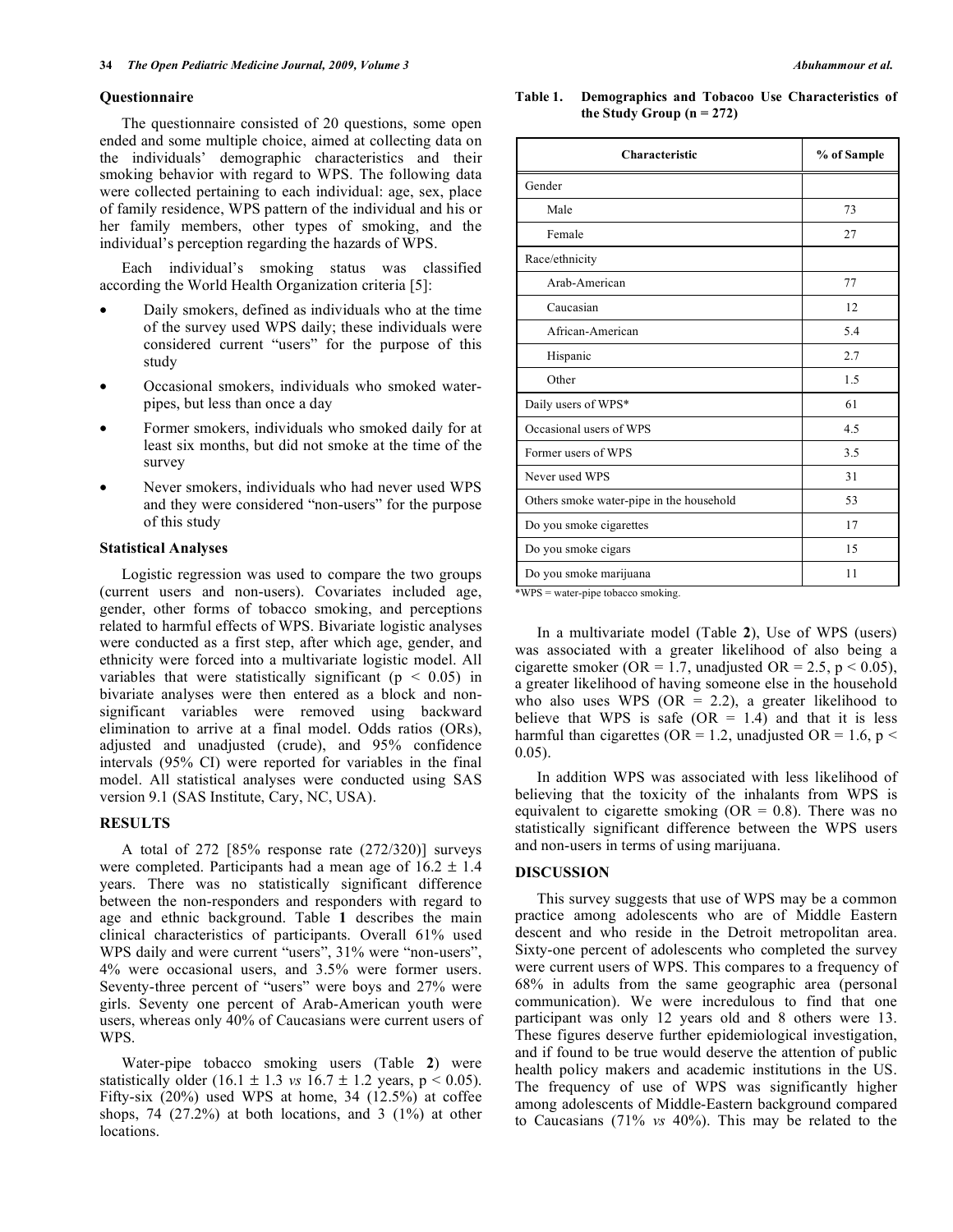# **Table 2. Characteristics of Non-Users and Current Users of Water-Pipe Smoking**

| Variable                                                                           | <b>Response</b>                                                                   | <b>Non-Users</b><br>$(N = 85)$                          | <b>Users</b><br>$(N = 167)$                                | <b>Unadjusted OR</b><br>$(95\% \text{ CI})$ # | <b>Adjusted OR</b><br>$(95\% \text{ CI})$ ## |
|------------------------------------------------------------------------------------|-----------------------------------------------------------------------------------|---------------------------------------------------------|------------------------------------------------------------|-----------------------------------------------|----------------------------------------------|
| Age                                                                                | $Mean \pm SD$                                                                     | $16.1 \pm 1.3$                                          | $16.7 \pm 1.2$                                             | $1.40(1.1 - 1.7)$ *                           | $1.5(1.1-2.1)$ *                             |
| Gender                                                                             | Female<br>Male                                                                    | 24 (36%)<br>61(33%)                                     | 43 (64%)<br>124 (67%)                                      | $1.1(0.6 - 2.0)$                              | $1.3(0.5 - 3.3)$                             |
| Waterpipe smoking is safe                                                          | <b>Strongly Disagree</b><br>Disagree<br>Neutral<br>Agree<br><b>Strongly Agree</b> | 35 (60%)<br>25 (32%)<br>19(27%)<br>$0(0.0\%)$<br>3(23%) | 23 (39%)<br>53 (67%)<br>49 (72%)<br>28 (100%)<br>10(76%)   | $2.0(1.5-2.7)$ *                              | $1.4(0.9-2.3)$                               |
| Waterpipe is less<br>harmful than cigarette smoking                                | Strongly disagree<br>Disagree<br>Neutral<br>Agree<br><b>Strongly Agree</b>        | 30(51%)<br>24 (42%)<br>15(28%)<br>6(12%)<br>7(23%)      | 28 (48%)<br>32 (57%)<br>38 (71%)<br>43 (87%)<br>23 (76%)   | $1.6(1.2 - 2.0)*$                             | $1.2(0.9 - 1.7)$                             |
| Waterpipe smoking contains Harmful<br>ingredients                                  | Strongly disagree<br>Disagree<br>Neutral<br>Agree<br><b>Strongly Agree</b>        | 10(24%)<br>8(15%)<br>14(23%)<br>20 (42%)<br>24 (70%)    | 31 (75%)<br>44 (84%)<br>47 (77%)<br>27 (57%)<br>10(29%)    | $0.5(0.4-0.7)^*$                              | $0.6(0.4 - 1.0)$                             |
| I am or can be hooked on water pipe smoking                                        | <b>Strongly Disagree</b><br>Disagree<br>Neutral<br>Agree<br><b>Strongly Agree</b> | 40 (54%)<br>16(17%)<br>9(25%)<br>5(27%)<br>3(33%)       | 34 (45%)<br>78 (83%)<br>27 (75%)<br>13 (72%)<br>6(66%)     | $1.4(1.1 - 1.9)^*$                            | $1.6(1.0 - 2.5)^*$                           |
| I can get infection from water pipe smoking                                        | <b>Strongly Disagree</b><br>Disagree<br>Neutral<br>Agree<br><b>Strongly Agree</b> | 10(24%)<br>10(18%)<br>21 (28%)<br>18 (48%)<br>17(63%)   | 31 (75%)<br>44 (81%)<br>53 (71%)<br>19 (51%)<br>10(37%)    | $0.6(0.4 - 0.7)$ *                            | $0.9(0.6 - 1.5)$                             |
| Toxins that I inhale from waterpipe smoking are<br>equivalent to cigarette smoking | <b>Strongly Disagree</b><br>Disagree<br>Neutral<br>Agree<br>Strongly Agree        | 6(14%)<br>12(21%)<br>18 (32%)<br>22 (45%)<br>16(53%)    | 35 (85%)<br>44 (78%)<br>38 (67%)<br>26 (54%)<br>$14(46\%)$ | $0.6(0.4-0.7)$ *                              | $0.8(0.5 - 1.2)$                             |
| Are there other children at home where you use<br>waterpipe smoking                | No<br>Yes                                                                         | 31 (33%)<br>46 (31%)                                    | 61(66%)<br>98 (68%)                                        | $1.0(0.6 - 1.8)$                              | $1.6(0.6 - 3.8)$                             |
| Do You smoke cigarettes                                                            | No<br>Yes                                                                         | 70 (35%)<br>7(17%)                                      | 128(64%)<br>32 (82%)                                       | $2.5(1.0-5.9)$ *                              | $1.7(0.4 - 7.4)$                             |
| Do You smoke cigars                                                                | No<br>Yes                                                                         | 70 (34%)<br>7(19%)                                      | 131 (65%)<br>29 (80%)                                      | $2.2(0.9 - 5.3)$                              | $2.9(0.6 - 14.0)$                            |
| Do you smoke marijuana                                                             | No<br>Yes                                                                         | 69 (32%)<br>8(32%)                                      | 143 (67%)<br>17(68%)                                       | $1.0(0.4 - 2.5)$                              | $0.27(0.04 - 1.5)$                           |
| Does anyone else smoke waterpipe at home                                           | No<br>Yes                                                                         | 47 (43%)<br>28 (22%)                                    | 62 (56%)<br>97 (77%)                                       | $2.6(1.5-4.6)$ *                              | $2.26(0.9 - 5.6)$                            |

CI = Confidence Interval, OR = Odds Ratio.<br>#Odds Ratios are calculated from univariable logistic regression for current water-pipe usage. Categorical variables are referenced to the other category. Age and the scaled varia

are referenced to 1 year and 1 level increases, respectively.<br>##Odds Ratios are calculated from multivariable logistic regression for current water-pipe usage, adjusting for the other variables in the table. Categorical va the other category. Age and the scaled variables are referenced to 1 year and 1 level increases, respectively.

 $*$ p < 0.05.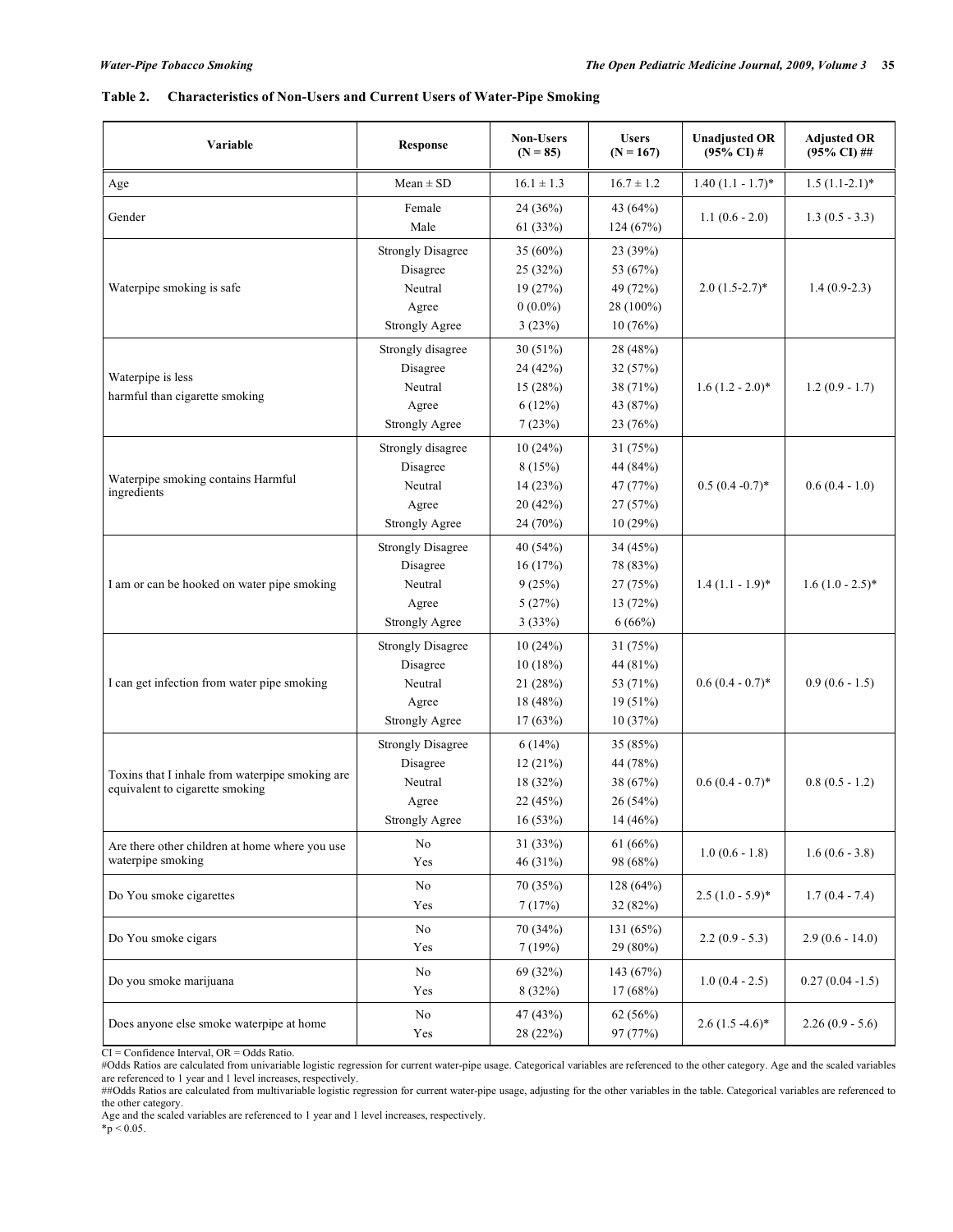influence of family members and the availability of WPS in the home or in the community. We also observed significant misperceptions related to the harmful effects of WPS. This may be a contributing factor to the use of WPS and warrants the attention of public health authorities. Further education of these communities about the hazards of WPS is warranted.

 Most studies on the use of WPS have been conducted among adults in the Middle-Eastern countries. Only limited studies from these countries have been published about university or high school students [3, 4, 6-10]. A survey of Lebanese university students found that 32% used WPS, with higher rates among men compared to women, and no differences according to socioeconomic status [4]. In another study from Lebanon, WPS rate was 14.6% among adults and 25% among pregnant women [8, 9]. The frequency of use of WPS in our study is much higher compared to previous reports and raises significant concern since 50% of those who start smoking in their adolescent years will go on to smoke for 15-20 years with negative health consequences  $[1]$ .

 In Syria, a cross-sectional survey of 587 university students found that 62.6% of the men and 29.8% of the women had ever used WPS, and 25.5% of the men and 4.9% of the women were current users. The mean age of initiation of WPS was 19.2 and 21.7 years, respectively. Smoking usually took place in dormitories, restaurants and cafes and was almost always practiced in groups [10].

 In Israel, use of WPS has become a growing phenomenon among Jewish youth. A survey of 388 middle and high school students found that 41% used WPS and 22% of them smoked water pipe at least every weekend. The rate of WPS was 3 folds greater than cigarette smoking and increased by 4 folds as the student advanced from the seventh grade to the ninth grade. Twenty-five percent of users of WPS reported smoking with their parents [11, 12]. The cross-sectional nature of our study limits our ability to draw any conclusions with regard to the changes in the pattern of WPS over time in this population.

 In the US, questions regarding use of WPS are not included in national surveys such as the health risk behaviors surveillance systems of the Centers for Disease Control and Prevention (CDC) and there are no national data on the use of WPS [12].

 Studies about the use of WPS by adolescents in the US are very limited. Eissenberg *et al*. reported that use of WPS was common among college students in a survey from one university [3]. In this study 20% of college students reported using WPS in the past 30 days [3]. This number is significantly lower than the number of users in the current study and all participants in the study of Eissenberg *et al.* were 18 years and older. Eissenberg *et al.* [3] also noted that those who have used WPS in the past 30 days were more likely to have the perception that WPS was less dangerous and less addictive than cigarette smoking. These results are consistent with the results of the current study. These findings highlight that WPS among youth is becoming a significant public health concern in the US.

 In one report where 28 Arab-American adolescents from the state of Michigan participated in a focus group on smoking, 100% of them reported that they have used WPS in the past [13]. This suggests that use of WPS smoking is a common practice among the youth in this population. Our study confirms these findings. There was a very high frequency of use of WPS among Arab American adolescents. Cultural background and the availability of WPS in the household or in the neighborhood have undoubtedly contributed to these practices in these adolescents.

 What is more alarming is the use of WPS among adolescents who are not of Middle-Eastern background. Thirty-one (12% of current users of WPS) Caucasians, 10 (5.4%) African Americans, and 6 (2.7%) Hispanics reported using WPS. Several dozen argileh bars have opened in cities such as Los Angeles, New York, and Detroit. These bars are becoming increasingly popular among high school and college students. With continued immigration and widespread use of the internet these practices are likely to grow in the US since many internet sites praise the practice of WPS and provide sources for buying WPS products.

 Pediatricians should be aware of the emerging use of WPS in the western countries including the US and need to be knowledgeable about its many health implications. Pediatricians should be cognizant of the fact that WPS is perceived by the public as less dangerous than cigarette smoking [2]. These misperceptions emanate from the myths that the nicotine content in the WPS is lower than that of cigarettes, that water filters out all dangerous chemicals and that the smoke of WPS is less irritating to the throat, nose and the tracheobronchial tree compared to cigarette smoke [1, 2, 6]. Furthermore, because the WPS tobacco contains fruits such as apples, this adds to the misconception that this is a healthy choice  $[1, 2, 6]$ .

 Like cigarette smoking the initiation of WPS is often the result of peer pressure and the desire to be accepted by peers [2, 11]. In this respect WPS may be seen as meeting certain developmental milestone of adolescence such as attaining autonomy and maturity [2]. In one study most Arab-American adolescents who participated in a focus group used WPS as their initial method of smoking [13].

 Our study has limitations in that the vast majority of participants were youth of Middle-Eastern background and we did not have access to their socioeconomic status. A major limitation of the study is that the selection of participants was at random from the various locations where these youth are known to gather. This may have introduced a selection bias and may have led to overestimation of the frequency of the WPS among youth from this population. The results of this study may not applicable to other metropolitan areas in the US. Another limitation of the study is the nature of the self-reported questionnaire. This may have introduced recall bias and may distort the results of the study.

 Public health control measures should be implemented in communities and locations where WPS is commonly practiced. Other measures that have been used in tobacco control such as labeling packages with warning signs about the hazards of smoking, prohibition of sale to minors, and possibly increasing cost of purchasing WPS tobacco products through taxation should also be considered.